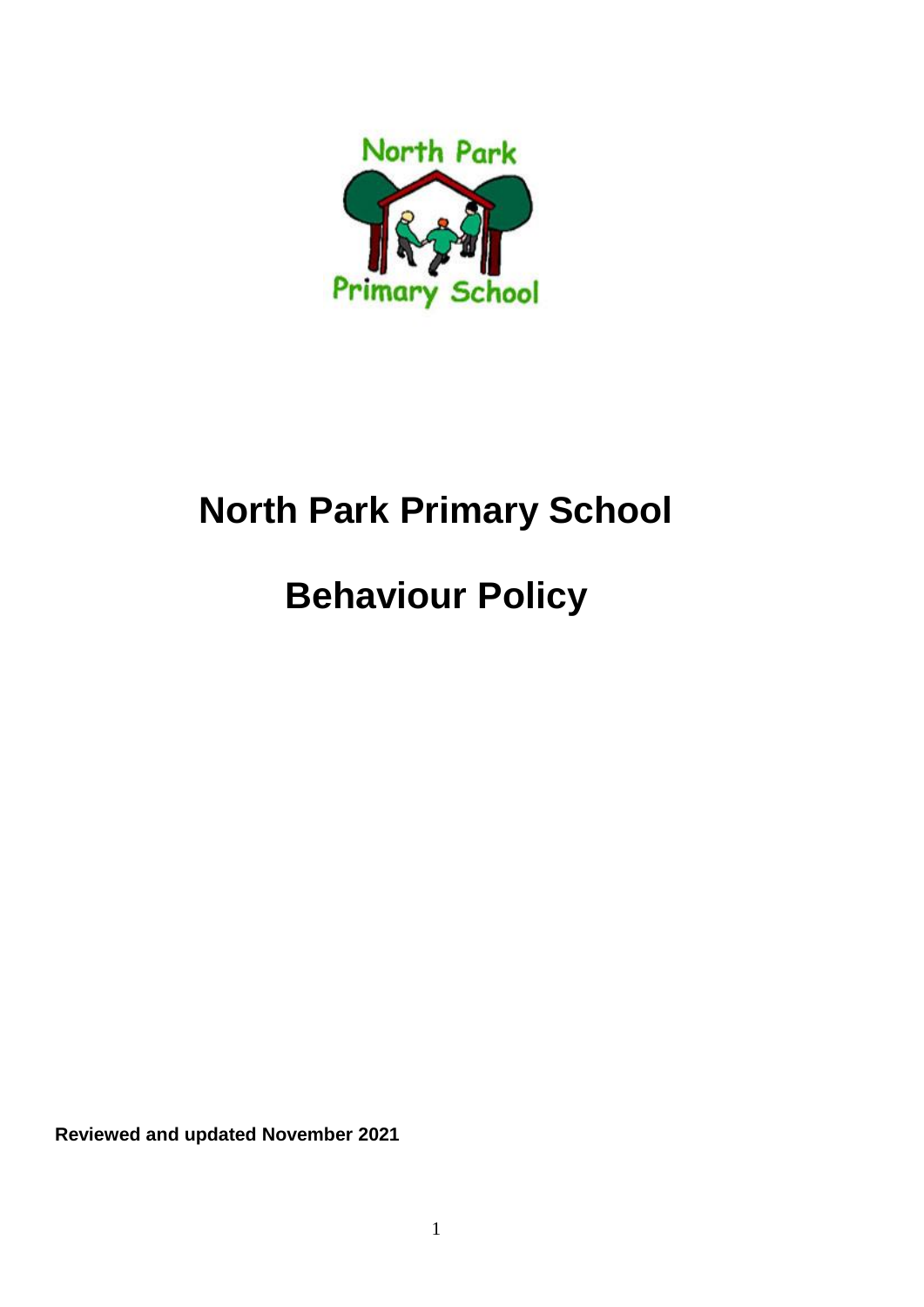### **North Park Primary School**  *Achieving and Growing, together in friendship*

## **Behaviour Policy**

#### **Introduction**

North Park Primary School is committed to ensuring the learning environment is safe and secure, and that its pupils are nurtured and well cared for, so that bullying is prevented, and so that pupils are able to learn and succeed.

We have high expectations for conduct and behaviour in school, and we work hard to instil these standards in all pupils to ensure standards are maintained and demonstrated within school, when undertaking external visits, and within the wider community as a whole.

We believe in educating pupils about behaviour in a broader context and in supporting them to take responsibility for their actions; as such this policy is fundamental to our rights respecting ethos. It should be read in conjunction with the school's policies on:

- Anti-Bullying
- PSHCE
- Equality
- Safeguarding policies
- Special Educational Needs

Our approach to behaviour is focused on the positive; we acknowledge and reward positive behaviour and attitude, giving children responsibilities and working to raise their confidence and self-esteem; by developing this we believe this will enhance their attitude towards, and behaviour in school. Our curriculum is also designed to support pupils to develop an understanding of their feelings, emotions and behaviours as they mature.

However, we also recognise that there are times when some behaviours do not meet the high standards we set and we aim to act as swiftly, consistently and fairly as possible in dealing with such incidents. This will involve using all strategies at our disposal to help improve behaviours, including offering support and targeted intervention if required.

We are committed to working in partnership with parents and families in maintaining good behaviour.

#### **Equality**

The school is committed to ensuring we celebrate difference and promote equality in all we do. Our school welcomes everyone from all walks of life. Everyone must welcome and celebrate all others in school. Everyone is treated equally regardless of their:

- Age
- Disability
- Gender or gender identity
- Race or nationality
- Religion or belief
- Pregnancy
- Marriage
- Sexual orientation.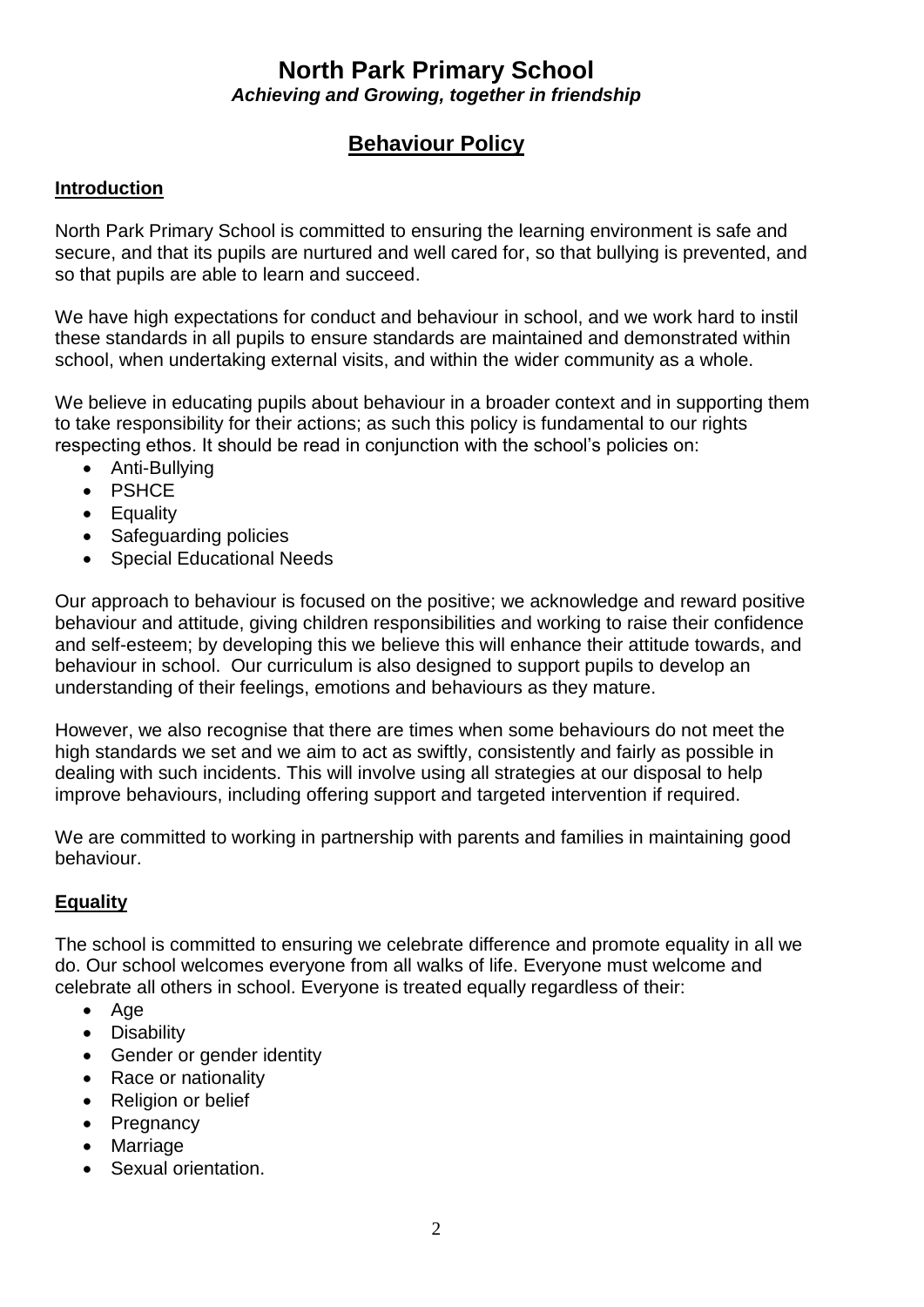Equal opportunities underpin the work done within both the explicit and implicit curriculum. Pupils are regularly taught about the diverse society we live in and our Spiritual, Moral, Social and Cultural guidance prepares the pupils to be effective citizens in life. We hold the Rights Respecting School Award, which underpins and supports this behaviour policy and guidance, and is reflected within the work we do in school. We are an Educate and Celebrate (LBGT) Good practice School. As part of this, any incidences of poor behaviour which relate to inequality will not be tolerated.

- The school has comprehensive Equality and Anti-Bullying policies in place, in line with the Equality Act 2010; the school is opposed to all forms of prejudice which stand in the way of fulfilling the legal duties referred to in paragraphs 1–3.
- The Equality Governor is Father J Livesley
- The policy includes all forms of prejudice and bullying and recognises the need to ensure school is pro-active in its opposition to all forms of prejudicial behaviour. All incidences of this kind are logged and reported, and reviewed termly by Governors; school ensures its responsibilities in recording and reporting incidences are taken seriously.

#### **Aims**

The main aim of the school is to promote positive, caring attitudes towards all members of the school community and to show positive regard for others, their rights and ownership of property. This is achieved by:

- Having a nurturing and friendly school ethos, enabling staff to meet the needs of all children sensitively.
- Consciously acting as role models, encouraging fairness and regard for others.
- Teaching the curriculum thoughtfully and sensitively with staff making appropriate provision in the classroom for children of all abilities so that they experience success.
- Making pupils feel they are important as individuals and that hard work, effort and good behaviour is acknowledged and appreciated.
- Maintaining and communicating high expectations of behaviour and conduct
- A system built on praise for effort and achievement
- Children being aware of their rights and responsibilities
- Children knowing and understanding the behaviour policy, including the fair system of rewards for good behaviour and any sanctions for misbehaving.
- A commitment from all staff to follow the policy with fairness and consistency.
- Regular monitoring and review of any behavioural difficulties by staff, to aid early intervention as required.
- Seeking additional support where necessary
- Working in partnership with families to promote and support positive behaviour

The school behaviour policy also applies when the children are off school premises on any educational visit.

#### Rights Respecting School

Our school behaviour policy incorporates teaching children about rights and responsibilities. This is incorporated into the PSHCE curriculum guidance. Each class develops their own understanding of acceptable rules and devises a 'charter' for behaviour according to their age and needs. Pupils develop their understanding of rights and responsibilities through the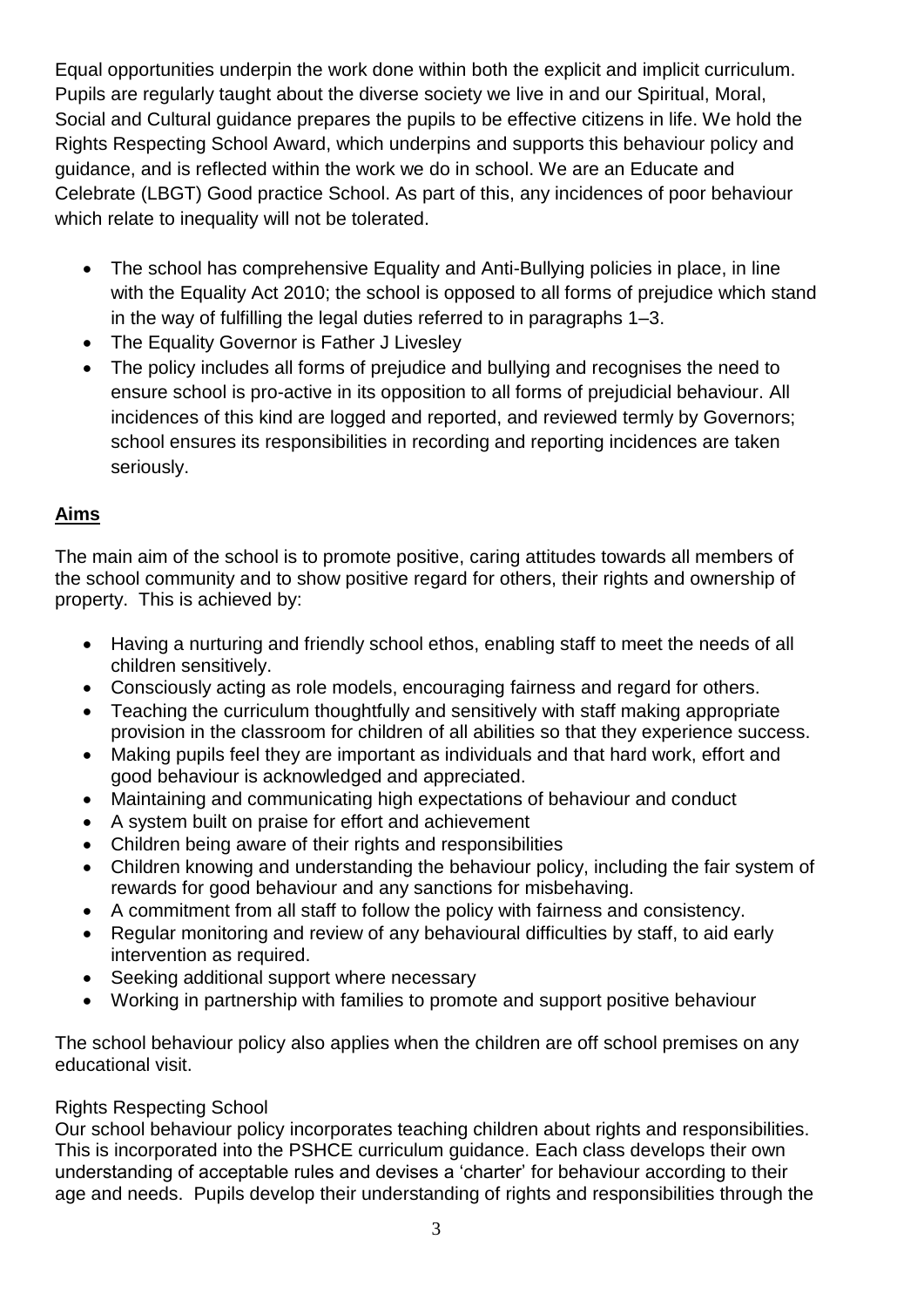use of similar language.

As a whole school the children understand the main rules in class and in the school as a whole, including lunchtime, assembly and playtime. These agreed rules form the main part of the school behaviour system and reinforce the main behaviour rules:

- Follow teacher instructions
- Be safe
- Keep hands and feet to yourself

#### **Positive Reinforcement and Reward**

We have developed our reward system to ensure children's hard work, good behaviour and positive attitudes and contribution to school life are acknowledged. In-class rewards are developed by teachers. The school uses Class Dojo to reward children in classes.

Rewards are given for:

- Good manners and politeness
- Helping others
- Being a good role model
- Hard work and effort
- Positive attitudes persistence, concentration, determination, resilience
- Achievements

A variety of reward systems are used by staff, depending on the age of the pupils. Rewards include:

- Dojo points (which can lead to additional in-class treats)
- Stickers and stamps
- Certificates Star of the Week, Reading, Citizenship, Homework, Handwriting, Maths – in weekly and termly awards assemblies
- Caring cup presented by pupils
- Playground awards presented by pupils
- Being sent to other teachers and Head teacher to show work
- Text messages home
- Other in class rewards
- Golden Day half termly 'treat' day

During lunchtime our behaviour policy is reinforced by the supervisory assistants and staff on duty.

#### **Sanctions and support for poor behaviour**

From time to time children fail to behave in an acceptable manner. On these occasions there are a series of consequences followed in school.

#### **Class teacher**

On most occasions unacceptable behaviour can be dealt with by the class teacher. Teachers have a responsibility to ensure children clearly understand specifically why their behaviour is unacceptable and how they should behave, and to deal with pupils in a calm, firm and fair manner. Teachers will communicate any concerns to parents and keep a record to monitor improvement and progress. Staff may follow the system of sanctions in place in school (see below)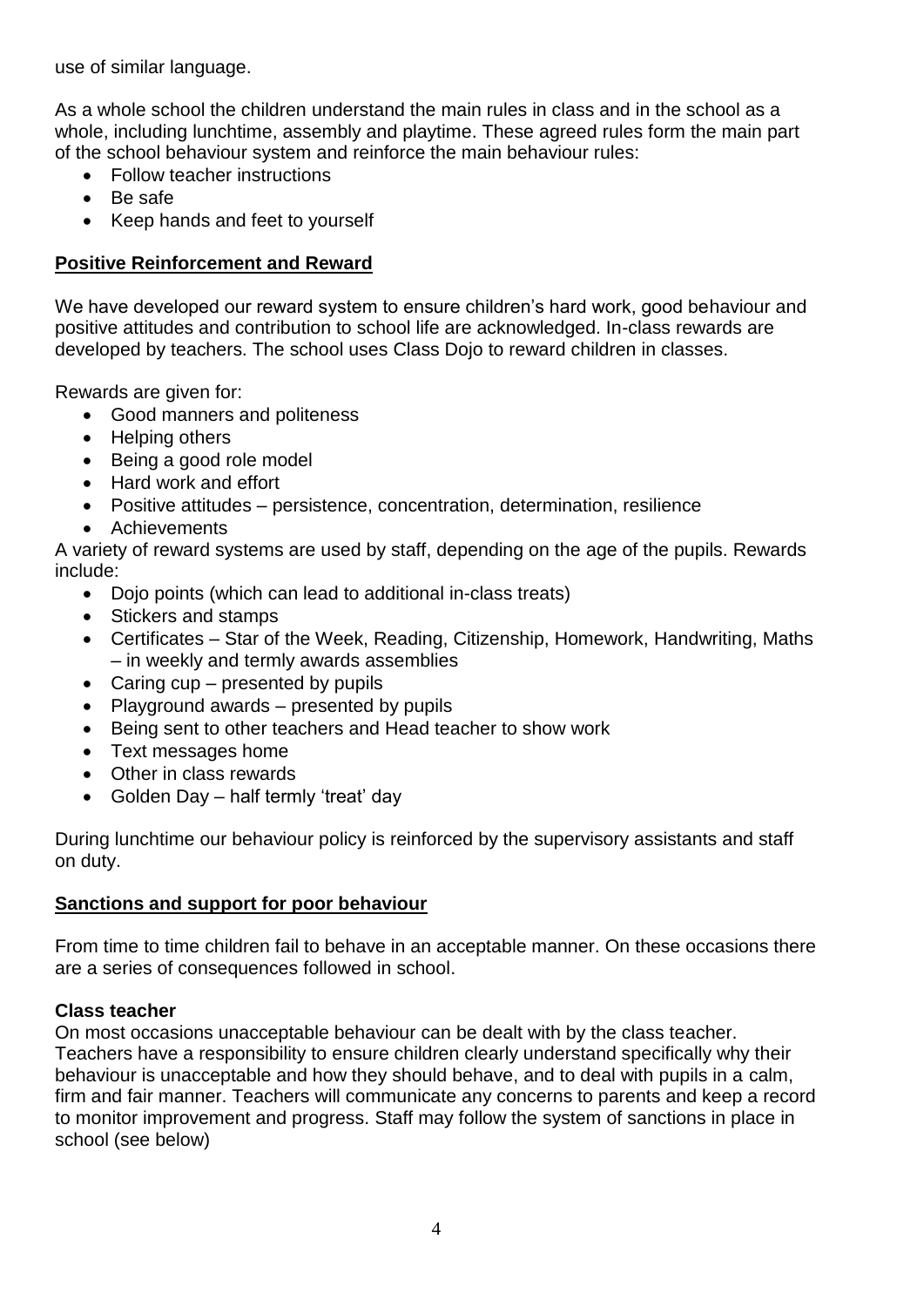#### **Support from senior staff**

If unacceptable behaviour persists (or the incident is more serious in the first instance) other members of staff may become involved, including the headteacher. Senior staff will follow through with sanctions, as is most appropriate, e.g. detention - missing break or lunch, reporting to parents; there may be occasions when, because of the severity of poor behaviour, children move immediately onto stages 3, 4 or 5.

#### **Further actions**

If a child displays persistently negative behaviour, or behaviour which is dangerous or poses a real threat to others, the child will be referred to the head teacher (or, in her absence, the DHT). The child's behaviour will be discussed again, explaining why the behaviour is unacceptable, explaining school rules, etc, in a way the child can understand. Again, every opportunity will be given for the child to start afresh displaying acceptable conduct. It is always emphasised that it is the poor behaviour that is not liked, not the child.

Where a child's behaviour is cause for concern the Head Teacher may contact parents. At this time a suitable behaviour support programme will be discussed that will work between the home and school. Again, this will seek to emphasise a more positive than negative approach, ensuring that the individual pupil feels appropriate behaviour is a possibility rather than an impossible task.

#### **Additional support**

When a child is persistently behaving in a way which disrupts teaching and learning or causes distress to other children, other support may be required.

- The Inclusion Manager teacher may be called upon to assist the class teacher in setting acceptable standards of behaviour in the classroom. Teachers will monitor behaviour using Behaviour Report Card. These highlight areas giving cause for concern and can form the basis for target setting. We may also sometimes use a home school diary so that the children can start to understand that home and school work together to solve problems.
- It may be necessary in some cases, to offer further support from outside agencies, for example LA Behaviour Panel, Crisis Response, CAMHS, LA Emotional Wellbeing Team.
- In the most extreme situation, where a child's behaviour is becoming physically aggressive, and where they are becoming a danger to themselves and others, staff may employ the 'Team Teach' techniques in order to physically remove them to another setting. Decision to restrain or remove pupils will only be done under guidance and direction of senior members of staff, and only fully trained members of staff will be involved. All incidents will be recorded and reported to parents (see RPI policy).

#### **Exclusion**

If all strategies fail and a pupil still behaves in an unacceptable manner or a pupil is endangering other pupils, themselves or an adult it may be necessary to exclude the pupil. This is a last resort. For pupils who have been excluded for a fixed period, a plan will be put in place to support pupils to reintegrate successfully back into school life. Parents will need to bring pupils into school and agree to the pan in order for pupils to be supported and for home and school to be working in partnership.

In more extreme cases where permanent exclusion is being considered, the Local Authority will be asked for support to find solutions that are suitable for school and parents. Governors will be fully involved in this process.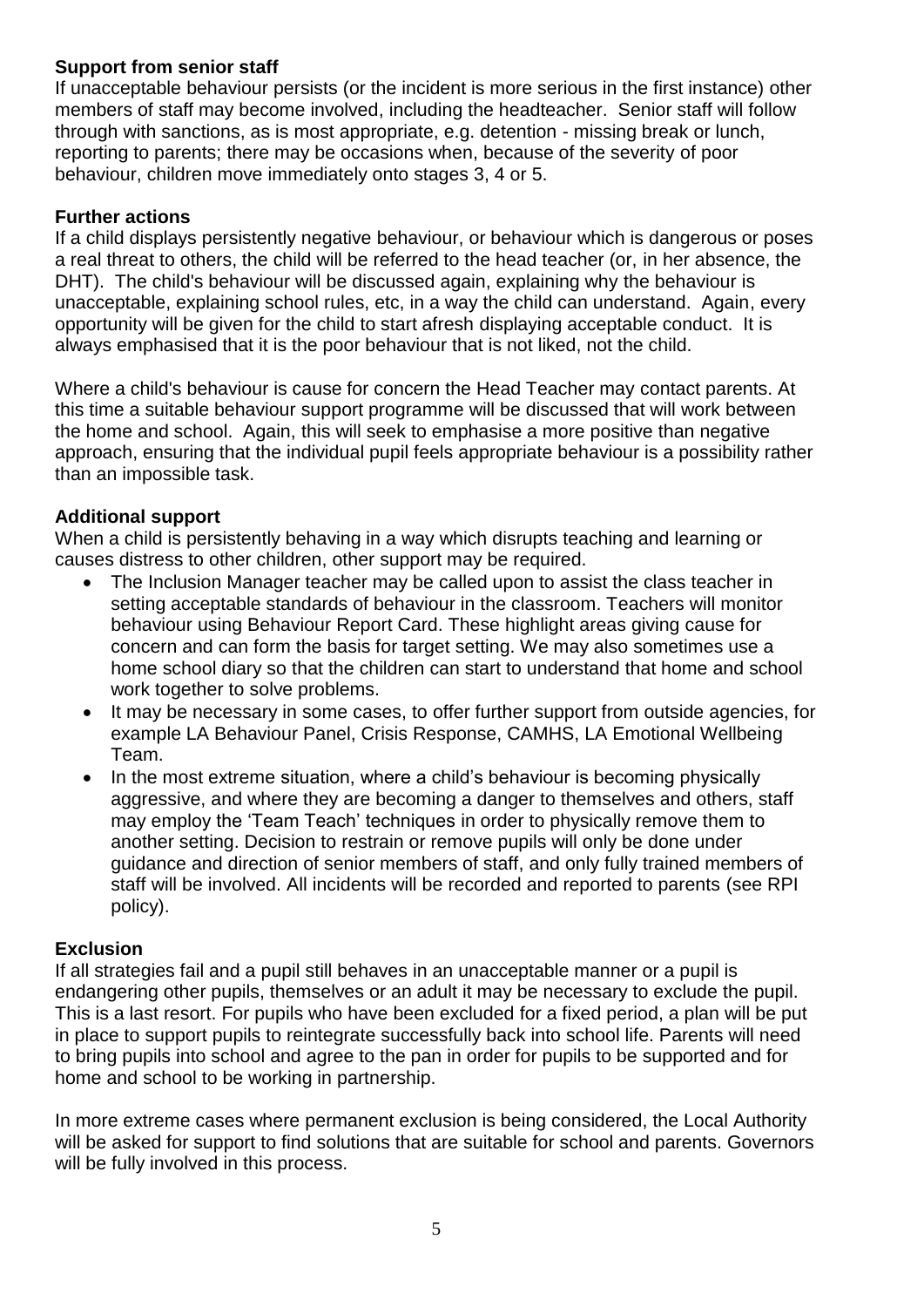#### *Summary of actions taken in cases of unacceptable behaviour*

| Actions to be taken as      | <b>Guidance</b>                                                                                                                   |
|-----------------------------|-----------------------------------------------------------------------------------------------------------------------------------|
| necessary                   |                                                                                                                                   |
| 1 - Warning                 | Verbal warning given- this will be done with clear guidance                                                                       |
|                             | on positive alternatives and it will be explained clearly what                                                                    |
|                             | behaviour is not acceptable                                                                                                       |
| 2 - Second warning          | Recorded by the teacher in class. The child may also miss a<br>short period of their break time, if necessary. If a child is sent |
|                             | to detention the teacher on detention duty will record this.                                                                      |
| $3 -$ Removal from          | If there is a further incident or the incident is more serious,                                                                   |
| class/situation             | the child will be sent to Mrs Atkinson or Mrs Monk. A member                                                                      |
|                             | of support staff may also accompany them, or the teacher                                                                          |
|                             | can phone ahead. The child may be:                                                                                                |
|                             | Spoken to and returned to class                                                                                                   |
|                             | Kept out of class for the rest of the session (or                                                                                 |
|                             | another teacher by prior agreement)                                                                                               |
|                             | Told they have lost privileges, e.g. playtimes/lunch                                                                              |
| 4 - Further involvement of  | break (detention)                                                                                                                 |
| <b>Headteacher</b>          | A child will be sent to Mrs Monk if                                                                                               |
|                             | Their behaviour has not improved after being out of<br>class                                                                      |
|                             |                                                                                                                                   |
|                             | The incident is serious enough to warrant<br>Headteacher involvement                                                              |
|                             | Mrs Monk will judge whether to contact parents. At this point,                                                                    |
|                             | and if poor behaviour is persisting, a Behaviour Report Card                                                                      |
|                             | will be used (See Appendix 1). This is means of monitoring                                                                        |
|                             | behaviour in all sessions (lessons, break and lunch). Children                                                                    |
|                             | will lose privileges such as clubs, trips and special events.                                                                     |
|                             | Children may also be kept in at break/lunchtime. Parents will                                                                     |
|                             | be informed (Appendix 2).                                                                                                         |
| 5 - Further contact with    | Mrs Monk or Mrs. Atkinson will contact parents to seek their                                                                      |
| parents and further actions | support in developing a behaviour programme. E.g. use of a                                                                        |
|                             | report card, use of behaviour diaries, regular behaviour                                                                          |
|                             | reviews, special arrangements for arrival/leaving school, etc.                                                                    |
|                             | Additional support from specialist agencies may also be                                                                           |
| 6 - Exclusion               | sought.                                                                                                                           |
|                             | A last resort but is sometimes necessary. Exclusion can be<br>for a fixed term or be a permanent exclusion.                       |
|                             |                                                                                                                                   |

#### **Procedures following fixed term exclusion**

- 1. Exclusions up to five consecutive days work will be set and marked by the school. During this period the parents of the excluded child must ensure that their child is not found in a public place during normal school hours without reasonable justification. Parents may be subject to a Fixed Penalty notice if they fail to do this.
- 2. Exclusions for six consecutive days or more the school has a duty to provide suitable full-time education provision from and including the  $6<sup>th</sup>$  day of the exclusion. A member of staff from our school will accompany this pupil.

#### **Monitoring and reporting of behaviour**

• Class teachers monitor and record behaviour of pupils in class; they meet with parents to discuss behaviour. As well as ensuring they continuously reward positive behaviours they will inform senior staff and parents of any pupils causing concern, and keep ongoing notes of incidents they have dealt with and records of discussion or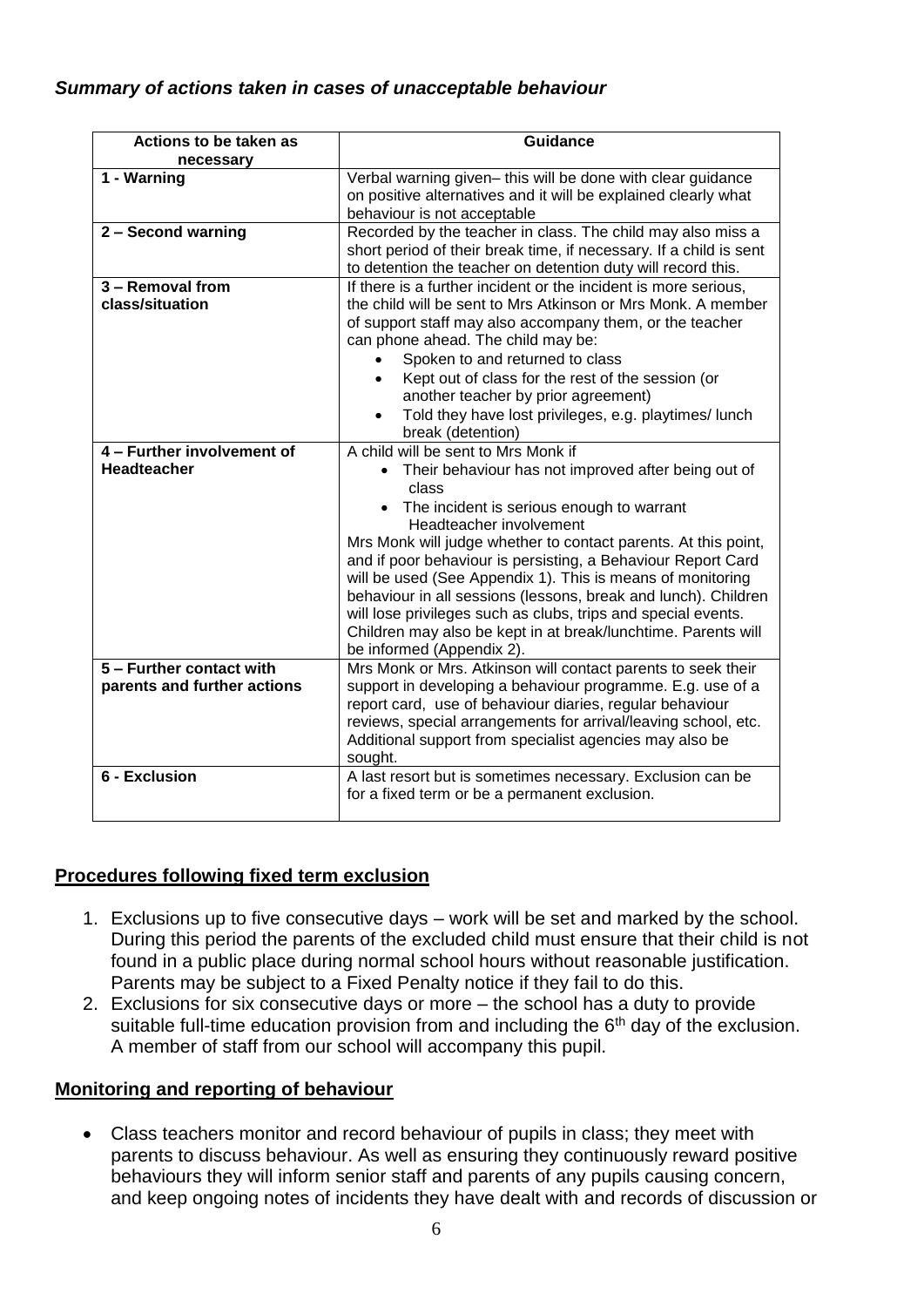meetings with parents.

- The annual report to parents includes a section on general development; within this attitudes and behaviours will be detailed.
- Detention books records of any pupils missing breaks. These are reviewed by senior staff and is necessary parents will be informed. A record is also kept of pupils missing Golden Day, if necessary. (see Appendix 3)
- Rewards are given through Dojo points in class and show records of achievement.
- Staff may record behaviour with the Inclusion Manger on the SEN Register.
- The headteacher/ deputy headteacher will keep a brief note of any pupils they have dealt with. If necessary, and for more serious incidents, there are then recorded on the school system (CPOMS). In their absence other senior staff will complete the records. These are reviewed and where necessary parents are informed.
- If a pupil has a behaviour report card (see Appendix 1) then behaviour is recorded daily, Letters are sent to parents and copies are kept on file (Appendix 2).
- Chronologies may be developed if necessary.
- Behaviour plans may be developed (and will be developed after any exclusion) and copies of these are kept
- Any records of Restrictive Physical Intervention are kept. (see RPI policy and DFE guidance – Use of Reasonable Force)
- Behaviour is reported to and monitored by Governors; records are available for review.

#### **Parents**

The school aims to continue the supportive and positive links between home and school and try, wherever possible to accommodate the personal needs of parents so that consultation, discussion, and advice, etc, is always available. Staff are happy to be approached about worries parents may have concerning their children.

Where a child's behaviour in school is found to be causing concern his/her parents are contacted and actively involved in determining a suitable approach to the individual child's behaviour.

Parents will be kept fully informed about a pupil's progress, including behaviour and attitude to learning.

#### **Governors**

School governors play an active part in the positive ethos of the school in showing positive care and ensuring just and fair dealing in all circumstances. They regularly review behaviour within school and monitor record keeping and reporting arrangements. Governors also sit on the Pupil Discipline Committee, which is convened when necessary. Governors also visit school and monitor conduct and behaviour.

This policy should be read alongside other school policies, including:

- Anti-Bullying
- Safeguarding policies (Keeping children safe in Education)
- PSHCE
- Equality
- RPI policy
- Health and Safety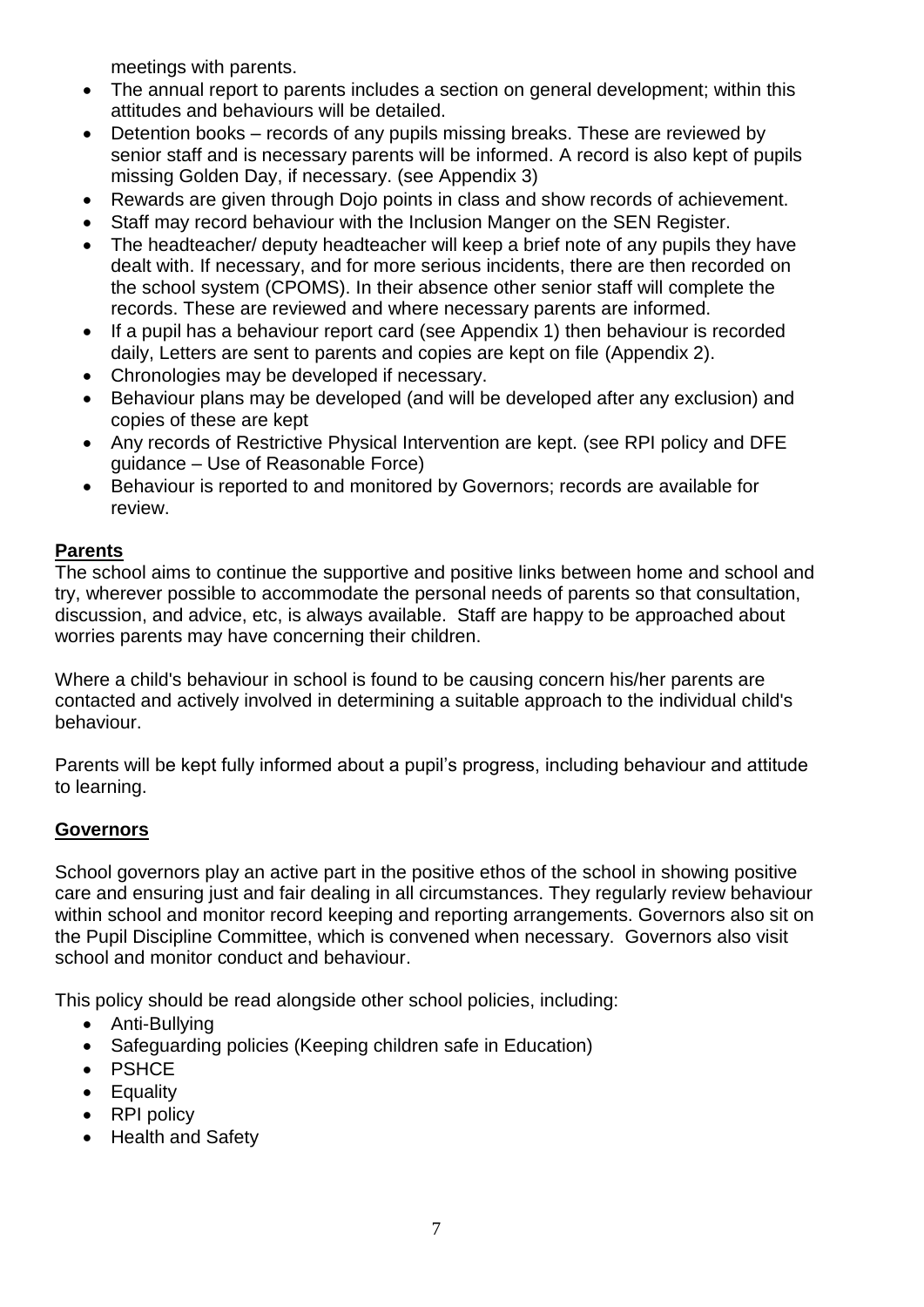This policy is also in line with DFE Guidance:

- Behaviour and Discipline in Schools, 2016
- Mental Health and Behaviour in Schools, 2016
- Exclusion from Maintained schools, 2017
- Keeping Children Safe in Education, 2016

### **Addendum – Covid 19 related update (June 2020 and September 2020)**

In response to the ongoing COVID19 situation and the return to school of:

- I. some groups of pupils (Nursery, Reception, Year 1 and Year 6) June 2020
- II. All pupils September 2020

North Park Primary has adopted additional guidance from DfE as regards behaviour.

In light of the need for children to behave differently when they return to school, and new systems which have been put in place to support this, some changes have been made to our behaviour policy. These will be communicated to pupils, parents and staff.

All pupils must:

- follow the altered routines for arrival or departure
- follow the school's instructions on hygiene, such as handwashing and sanitising
- follow instructions on who pupils can socialise with at school
- moving around the school as per specific instructions (for example out of bounds areas, segregated play, queuing)
- be sensible and follow guidance when sneezing, coughing etc and dispose of tissues in the proper place ('catch it, bin it, kill it') and avoiding touching mouth, nose and eyes with hands
- tell an adult if they are experiencing symptoms of coronavirus (COVID-19)
- follow rules about not sharing any equipment or other items including drinking bottles, unless staff ask them to used shared resources which will then be cleaned
- follow adult instructions about where they may or may not play during break times
- follow instructions about use of toilets and handwashing facilities
- not cough or spit at or towards any other person

All pupils in school and their parents have access to this updated guidance and routines have been communicated with them; these set out clear expectations for parents, pupils and the school. Any infringement of these expectations will be taken seriously as they aim to protect everyone involved with North Park Primary.

Pupils will be rewarded for their behaviour using in school rewards, as detailed in the behaviour policy and will receive sanctions when not meeting the expectation.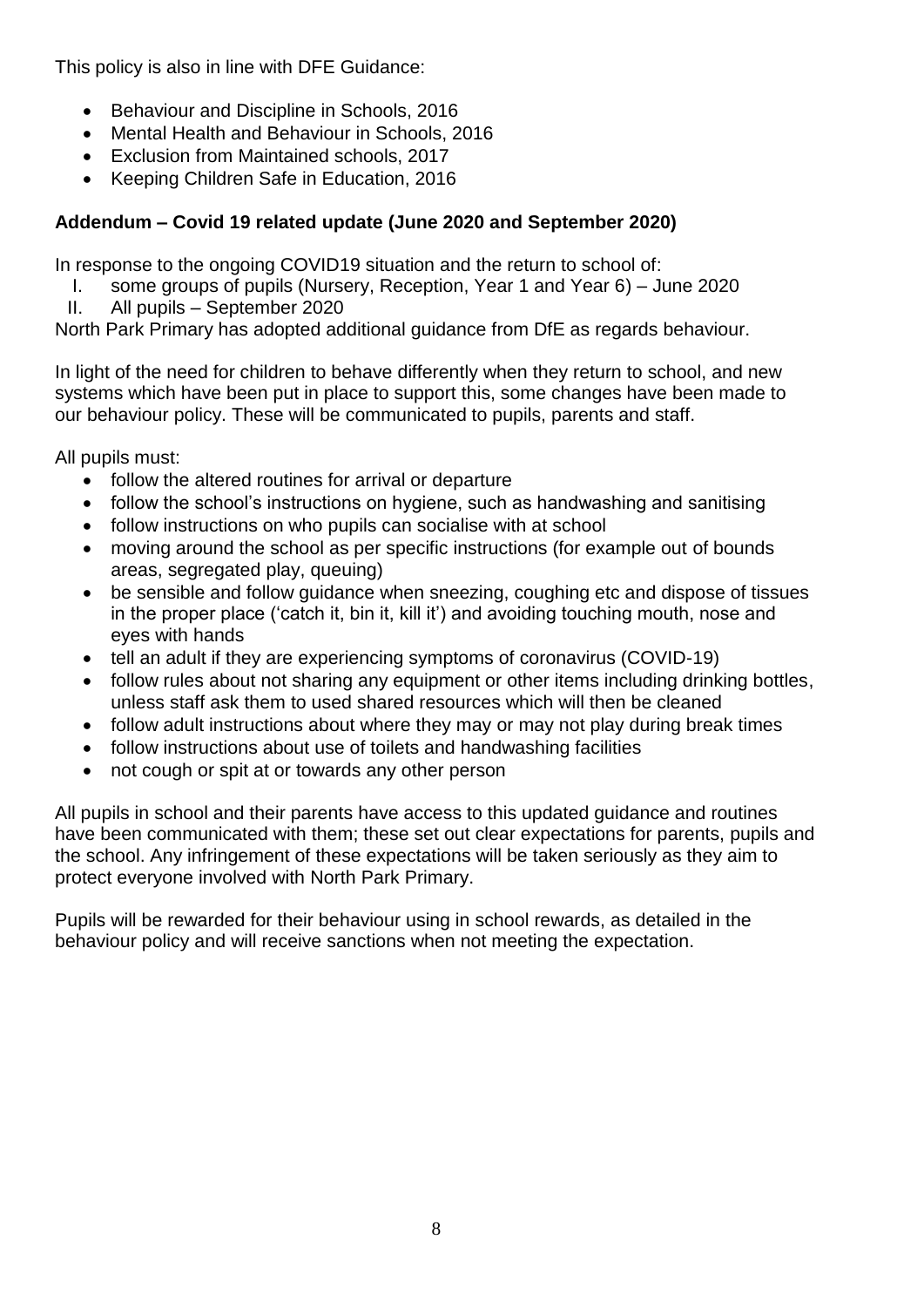## **North Park Primary School <b>Behaviour Report Card NAME** DATE **Reasons for being put on Report Card Target Behaviours** 1. **Day Morning Session Assembly and Break Morning Session**  Lunch **Afternoon** Target met? **Comment Parents' signature** Whilst on report xxxxxx will not be permitted to any clubs or after school activities, or in school treats. xxxxx will stay indoors **for break.**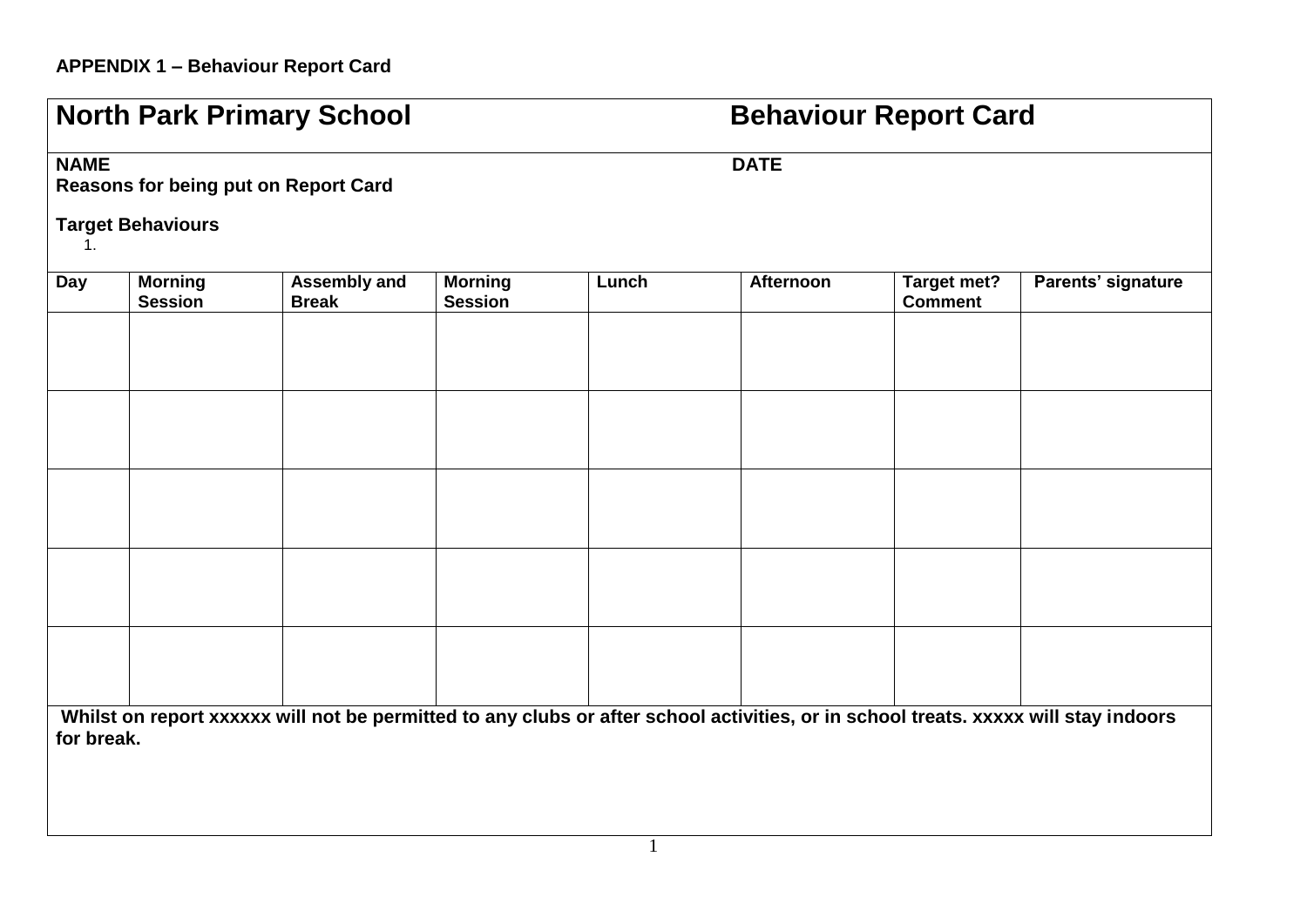#### *Appendix 2 – Draft letter to Parents – Behaviour Report Card*

#### **BEHAVIOUR REPORT CARD – PARENT INFORMATION**

Dear Parent/Carer,

Your child's behaviour has not been acceptable at the moment.

#### *Details regarding behaviours*

After discussion with their class teacher, and other members of staff, we feel it necessary to put your child on a behaviour report card, in order for us to monitor behaviour and seek to improve it.

A child is put on a report card either because of a one-off event which is serious, or due to an accumulation of a recent issues.

When a child is on a report card it means he/she *will not be permitted to take part in any after-school activities, or in-school treats that we are having, including Golden Day.*

In addition he/she will be sent to either myself, or Mrs Atkinson, after each lesson, after break and lunchtime, and at the end of the day in order for us to track behaviour and ensure they are working towards the agreed targets.

Report cards will be sent home each day for you to see. Please sign and return it to school the following day.

The report card will be reviewed after each week and if your child's behaviour has improved he/she will be removed from report. If, however, it is felt that behaviour still needs to improve your child will remain on report.

If your child's behaviour does not improve within a few weeks, you will be invited into school to discuss other strategies we may need to use in order to improve behaviour.

If you have any concerns, please contact me or your child's class teacher.

Mrs P Monk Head Teacher *Date*